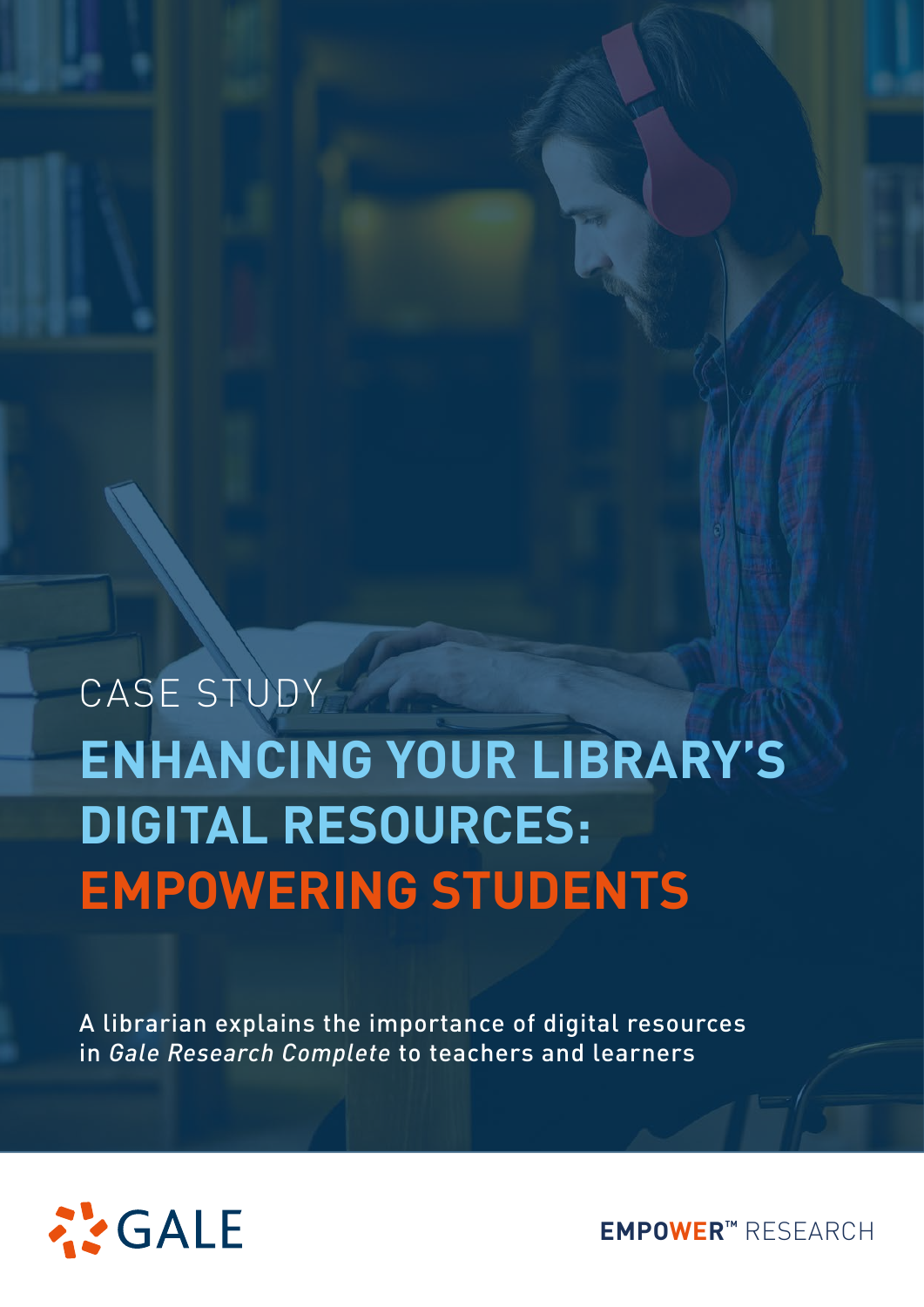

## **Michelle Perrott**

#### **About:**

Michelle Perrott is an Academic Librarian supporting the Faculty of Arts, Science & Technology at the University of Northampton. She helps to design and deliver support for the teaching, learning and research activities of the university faculty. Her library subscribed to the *Gale Research Complete* package in 2017 and currently has access to all its components, including *Academic OneFile*, *General OneFile*, *InfoTrac Newsstand*, *Gale Literary Sources*, and *Archives Unbound*.



#### **The Resource:**

*Gale Research Complete* provides libraries with access to the largest available collection of primary and secondary sources from the 13th to the 21st centuries. The comprehensive resource combines over 1,900 eBook editions, including award-winning encyclopedias and directories, over 28,000 periodicals, and over 2 million items of literary criticism and full text literary works and over 300 archive collections. This large collection of rare primary source content from the vaults of the world's great libraries means that subscribing libraries have access to an abundance of relevant information to enhance their teaching and learning environment. The accessible and high-quality resources cover nearly all disciplines, and the package is offered at an affordable price to suit customer needs. *Gale Research Complete* empowers users of all levels, from undergraduate students to experienced researchers.



#### **The Challenges:**

Students have no shortage of information available online, which does not always come from reliable and credible sources. Michelle explains that "*given the proliferation of fake news and the sheer volume of sources, it can be difficult to locate good quality, peer reviewed and evidential sources for assignments and dissertations.*" Perhaps for this reason, it is more important than ever that university libraries can provide adequate and reliable resources in a range of areas.

Large numbers of students and researchers all learning simultaneously means that academic resources are in high demand. Gale's digital content is easily accessible at any time from any place, meaning that students don't have to be able to visit the library to use it. As Michelle explains, "*for HE libraries, it is crucial to be able to provide timely access to authoritative and comprehensive sources such as Gale Research Complete which are accessible 24/7 from any device.*"

Relevance and accuracy of searching within databases can also be a challenge for students, who may find the enormous amount of content daunting. To address this issue and empower researchers, Gale uses superior platforms which allow users to share, save, and download content, including highlights and notes. There are also several useful integrated tools such as Topic Finder, which Michelle says, "*encourages our students to think about keywords for their searches and helps them to improve the relevance and accuracy of their searching.*"

The choice between available sources can be difficult when it comes to watching the library budget. Michelle's library had looked at other digital resource packages previously, but eventually decided these did not offer similar value for money, since "*few packages offer such a range of high quality, relevant and authoritative content at an affordable price*" as *Gale Research Complete*. Michelle explains that they "*were very impressed with the range of primary and secondary resources available in the package and the value for money this represented…not only would we be able to offer our staff and students an excellent source of literary information at a competitive price, but would also be able to broaden our resource portfolio for our students across all four faculties.*"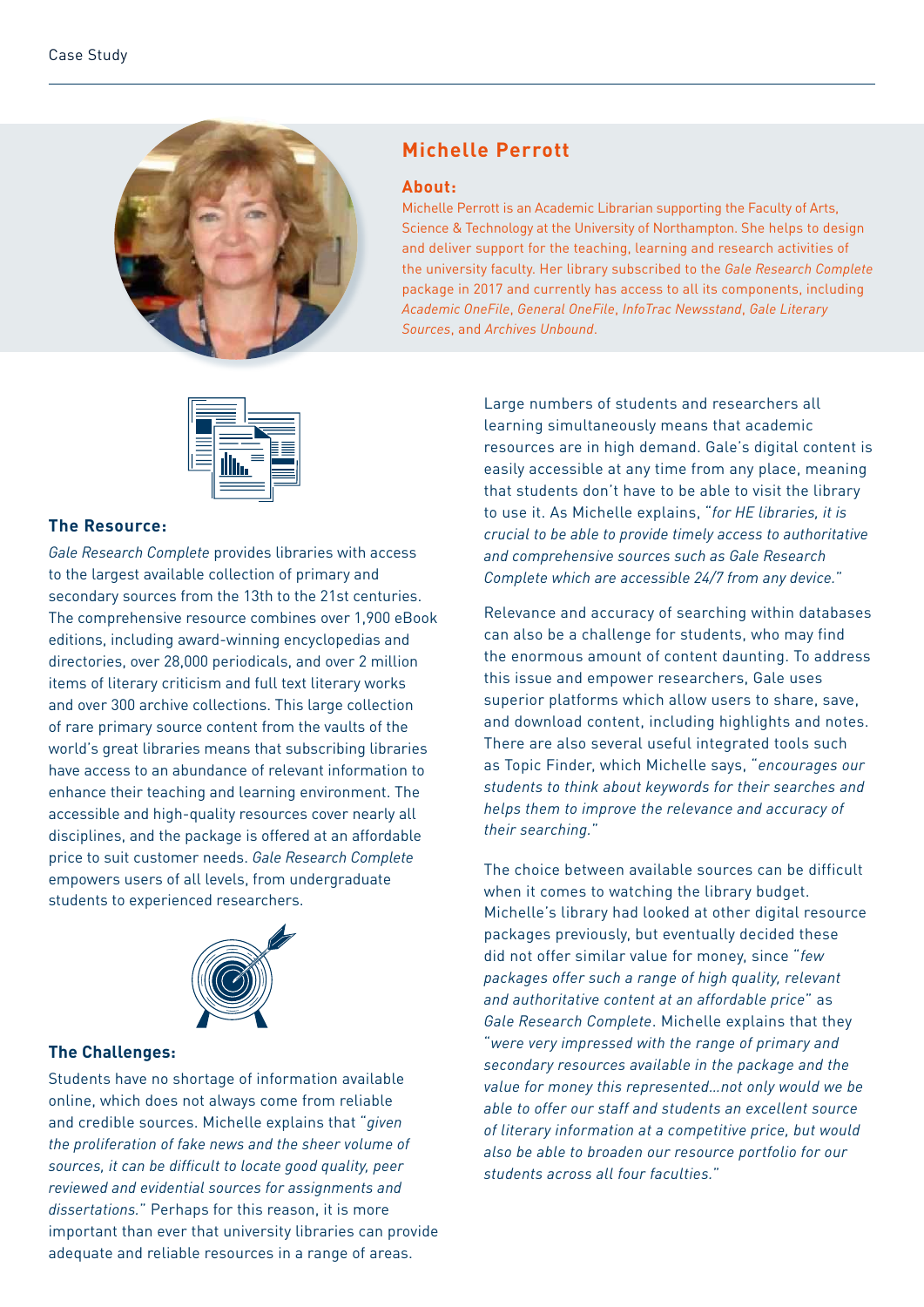**" "** *Gale Research Complete supports these aims in that it provides easy access to authoritative, scholarly primary and secondary resources relevant to our teaching and learning*



### **The Opportunities:**

Opportunities to overcome these learning challenges are abundant with the *Gale Research Complete* package. According to Michelle, this is because it "*offers a very extensive range of primary and secondary sources which benefit staff and students in most research areas and disciplines at undergraduate, postgraduate and academic research levels.*" She also explains that "*these collections are valuable to researchers at all stages. If you need definitions or overviews of topics to get started on your path to understanding or if you need in-depth, scholarly research, searching the Gale collections will enable you to find what you need.*"

The wide array of content available and its value to researchers of all kinds makes the *Gale Research Complete* package uniquely comprehensive. According to Michelle, 'the multidisciplinary aspect of the collection is a key factor in the appeal' of *Gale Research Complete*. She also mentioned that "*Gale Literary Sources collection is particularly important for our English and Creative writing students and researchers.*"

Michelle also gives examples of where *Gale Primary Sources* have proved very useful to students of certain disciplines. One thing that appealed to the library when assessing the available content is the positive impact these resources would have on students studying humanities subjects such as journalism, media, history and sociology. Specifically, "*our history students find the primary sources available on Jack the Ripper most helpful as this is taught as part of the Crime & Punishment in the 18th and 19th Century history modules.*" These rare primary sources cannot be found elsewhere, and therefore provide students with a unique understanding of historical and cultural events.

Since subscribing to *Gale Research Complete*, the university have found that the content has been useful in an even wider range of research topics and disciplines than expected. Some other areas of study whose students have particularly benefited from the collection, outlined by Michelle, are fashion, geography, graphic communication, and fine art. Furthermore, Michelle shares "*those studying children's literature will find the Something About the Author series, which examines the lives and works of authors and illustrators for children and young adults, very helpful… The range of sources provides a depth of contextual information which is important for our art and design students, giving them an understanding of the social, historical and cultural mores in which they are practicing.*"

Finally, as well as empowering student learning *Gale Research Complete* also offers libraries the opportunity to succeed in their goals. Michelle explains that "*our aim is to provide access to print, online and multimedia resources to support and enhance the teaching and learning experience at the University of Northampton. The University also operates an e-first policy which means we always purchase an electronic version if available and uses an appropriate access model. Gale Research Complete supports these aims in that it provides easy access to authoritative, scholarly primary and secondary resources relevant to our teaching and learning.*"